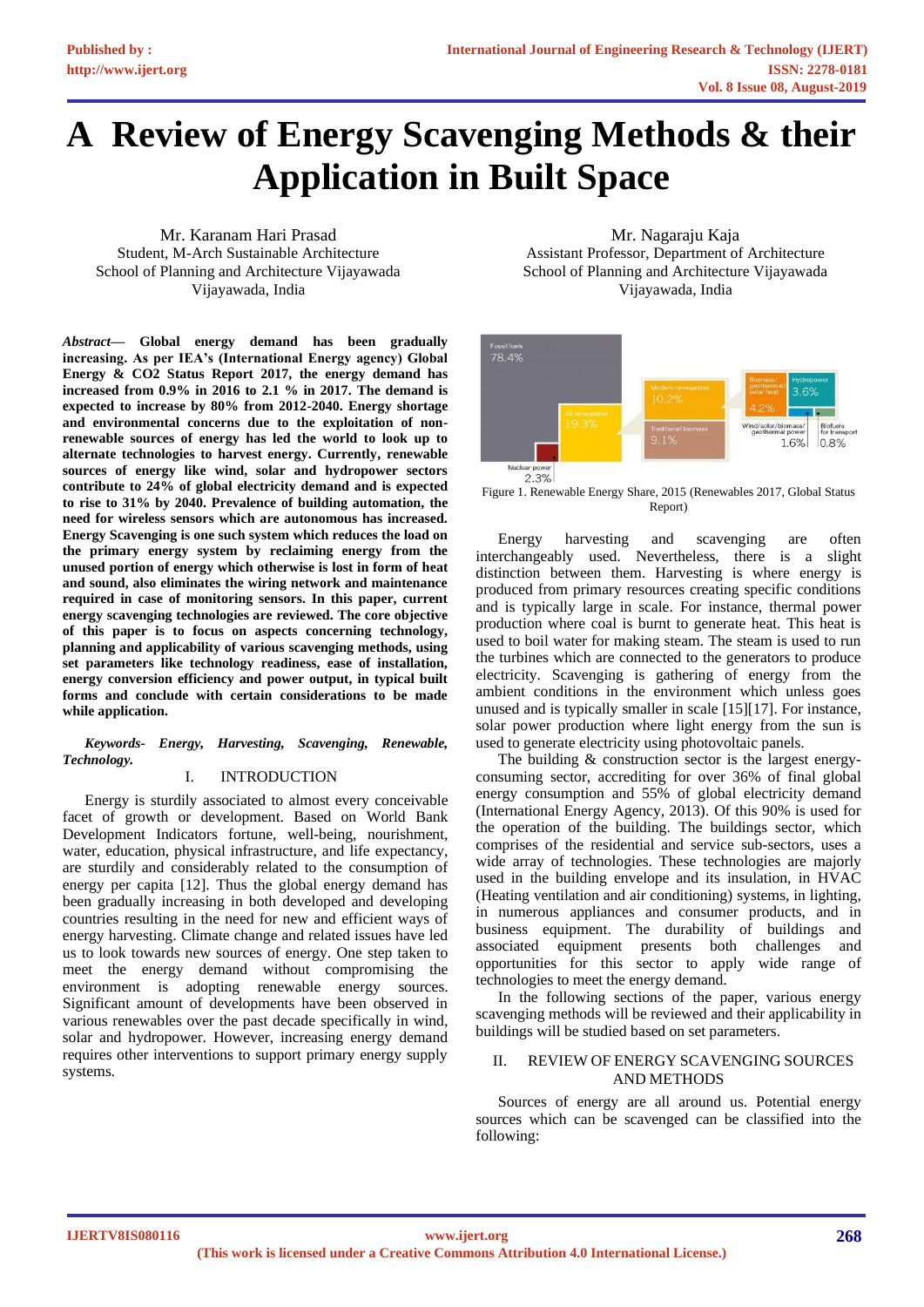| Table I. Energy Scavenging Sources [17] |                           |                                                                                                                 |  |  |  |  |
|-----------------------------------------|---------------------------|-----------------------------------------------------------------------------------------------------------------|--|--|--|--|
| S. No.                                  | <b>Sources</b>            | <b>Example</b>                                                                                                  |  |  |  |  |
| 1.                                      | Natural Energy            | Wind, Hydro power, tidal<br>potential and solar energy                                                          |  |  |  |  |
| 2.                                      | Mechanical<br>Energy      | Mechanical vibrations,<br>mechanical stress, strain<br>from high-pressure motors,<br>waste rotations of mchines |  |  |  |  |
| 3.                                      | Thermal Energy            | Heat energy emitted from<br>furnaces, heating sources<br>and frictional losses                                  |  |  |  |  |
| 4.                                      | Light energy              | Various light emitting<br>sources (indoors and<br>outdoors)                                                     |  |  |  |  |
| 5.                                      | Electromagnetic<br>Energy | Inductors, coils,<br>transformers                                                                               |  |  |  |  |
| б.                                      | Human Energy              | Physical movement and<br>Metabolic heat                                                                         |  |  |  |  |
| 7.                                      | <b>Acoustic Energy</b>    | Vibrations from extremely<br>high noise levels                                                                  |  |  |  |  |

Energy scavenging methods and their output potential vary based on their sources.

## *A. Natural Energy Scavenging*

Wind energy scavenging where wind movement is used to rotate the blades of a windmill which in turn is connected to turbine/generator that generates electrical energy. Initially, windmill's kinetic motion was used for grinding and pumping water.

Hydropower/water's mechanical energy drives the wheel of the turbine which in turn drives an alternator. The latter transforms mechanical energy into electrical energy.

Solar energy scavenging, where solar radiation is used to generate heat and electrical energy using photovoltaic panels. The photovoltaic panels are made of a semiconductor material that hosts the electrons which are excited by solar rays (photons) to produce electricity.

#### *B. Mechanical Energy Scavenging*

Piezoelectric energy scavenging is where the material property of certain materials let them generate electrical energy when subjected to pressure or strain [10]. Greater strain corresponds to a greater potential difference resulting in higher energy outputs. The voltage generated varies with respect to time and applied strain, effectively producing an irregular AC signal on the average. Piezoelectric tiles are commercially available in some countries and have been implemented in many public buildings which attract higher footfall. Sustainable dance club, on such manufacturer, with the use of sustainable energy floor tiles (piezoelectric tiles), have registered cases where over 30% of the energy requirement of the dance club has been met. These tiles have a conversion efficiency of up to 50% i.e. they can convert 50% of the potential energy capable of scavenging when subjected to certain force. Relatively higher voltage and power density levels than that of the electromagnetic system.



Electromechanical energy scavenging can be further classified into two:

Electromagnetic, where a magnetic field is used to convert mechanical energy into electrical energy. This is based on simple principle of Faraday's Law. The voltage that is induced is minor and must be amplified to be used as a workable source of energy using a transformer, increasing the magnetic field or increasing the number of turns in the coil that is attached to the oscillating mass [17].



Figure 3. Exploded view of the Windbelt-based energy scavenger [11].

Electrostatic, where initially charged variable capacitors will detach its plates by vibrations thereby transforming mechanical energy into electrical energy. This generated energy can be then used to charge a battery, generating the required voltage source. Higher and more practical output voltage levels are generated than that of the electromagnetic method, with moderate power density [17].

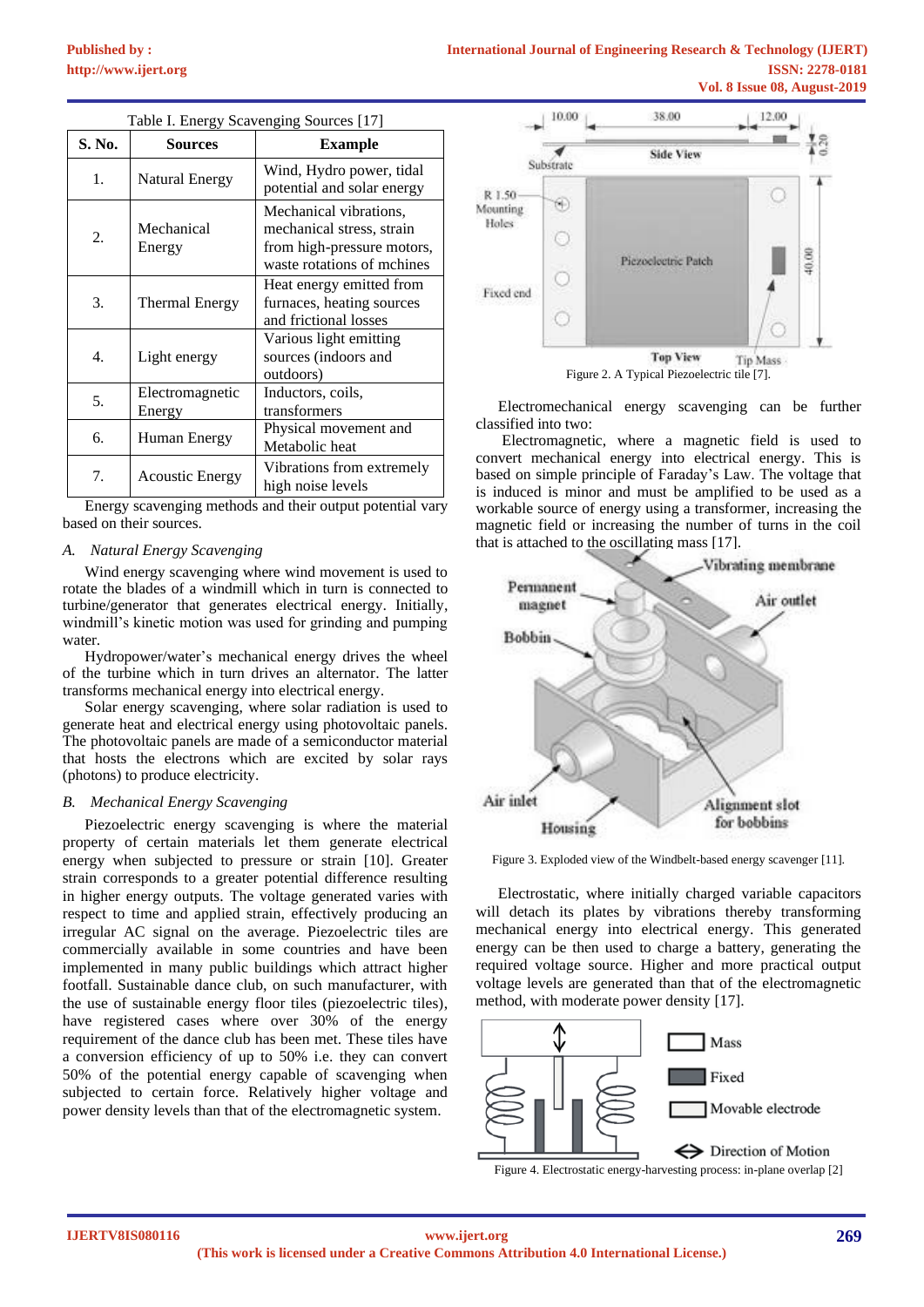## *C. Thermal Energy Scavenging*

The thermoelectric method which uses thermoelectric effect/ Seebeck effect using thermopiles to generate electricity, in which temperature difference between two dissimilar electrical conductors or semiconductors in this case thermopiles induces a voltage difference between the two substances. The temperature variations due to natural origins can provide a means, other than temperature differences occurring in mechanical systems, by which energy can be scavenged from the environment with high-temperature differences. A thermoelectric microdevice, which is adept of altering 15  $\text{W/cm}^3$  from 10°C temperature gradients have been demonstrated by Stordeur and Stark. The thermoelectric generator (TEG) designed and introduced by Pacific Northwest National Laboratory in 2007 can scavenge energy from minute temperature differential of 2°C to produce few microwatts to hundreds of milliwatts. TEG developed by Applied Digital Solutions Corporation is adept of producing 40mw of power from 5°C temperature differential using a device that is  $0.5 \text{ cm}^2$  in area and a few millimeters thick. This device has an output voltage of about 1V [17]. These can cater to a wide range of applications like security surveillance, automotive performance monitoring, and many other low-power applications.



Figure 5. Thermoelectric generator structure [13].

Pyroelectric energy scavenging where the material property of certain materials let them generate an electric potential when heated/cooled (temperature change). When pyroelectric materials undergo temperature change, the positive and negative charges move to opposite ends through migration and thus, an electrical potential is established. Pyroelectric energy harvesting applications require inputs with respect to time inconsistencies which results in lower power outputs in energy-scavenging applications. The major advantage that pyroelectric energy scavenging has over thermoelectric energy scavenging is the material stability is over 1200 °C. This factor allows this energy scavenging method's applicability even from high-temperature sources with increasing thermodynamic efficiency [17].



Figure 6. MEMS pyroelectric generator [1].

#### *D. Light Energy Scavenging*

The photovoltaic effect is used to generate electrical energy. Several research efforts have been conducted so far have demonstrated that photovoltaic cells can generate adequate power to uphold a microsystem. This method offers relatively higher power output levels when compared with the other energy-scavenging methods. Nevertheless, its power output is sturdily reliant on varying light intensity and thermal conditions.

#### *E. Human Energy Scavenging*

Active methods which need an extra effort like winding up generators, squeezing, pushing, pumping etc. For instance energy harvesting generator driven mechanically by push of the button. The energy harvester system has an integrated mechanism for movement conversion where linear movement of the button is converted into rotation with a rotational speed of 1000 rpm. An electromagnetically part of harvester consists of in FR-4 embedded multilayer planar coils and of multipole NdFeB hard magnets. The miniaturized energy harvester generates a maximum open circuit output voltage of about 500 mV with duration of about 2 s and a maximum short circuit output current higher than 40 mA.



Figure 7. Schematic of Energy scavenging by linear movement - pushing [4].

Passive methods which do not need an extra effort like powering wearable electronics, piezoelectric store etc. For instance, by installing piezoelectric crystals in shoes at the rear end near heel. With each step piezoelectric crystal would undergo compression which in turn will generate enough energy to power cell phones, mp3 players etc. Though more experimentations on such wearable's are going on, and main hurdle is electricity output generated is very less; thus attempts are made to increase power output of such shoes so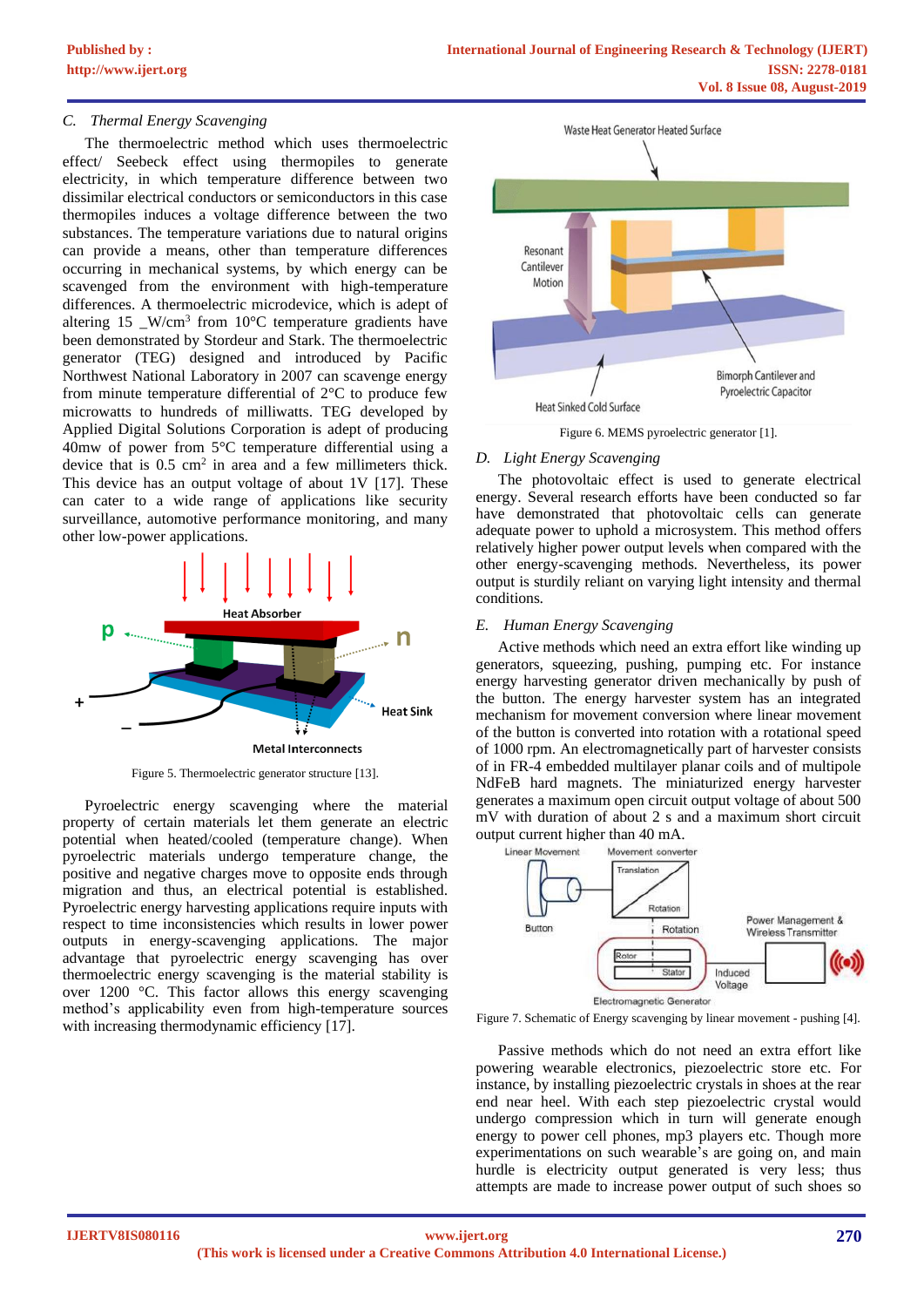that one's daily movements will be able to generate electricity enough to charge up small electronic gadgets.



Figure 8. Exploded view of shoe with attached piezoelectric crystal [14].

### *F. Acoustic Energy Scavenging*

Noise is a regenerative energy resource that can be harvested to generate electricity. Using noise barriers to simultaneously reduce noise and generate electricity is an ideal solution. Acoustic energy harvesting system scheme mainly consists of four components: a noise collection input module, a sound pressure amplification module, an electricity generator module and a power storage module. The sound pressure is amplified in a Helmholtz resonator, and a Polyvinylidene Fluoride (PVDF) film in the electricity generator module can convert acoustic energy into electric energy. The power storage module stores the electric energy in super-capacitors that power small electronic devices, such as the monitors along the railway. Based on the experiments, one unit of the system can produce an instantaneous maximum output voltage of 74.6 mV at 110 dB (SPL), Piezoceramics are also used to convert vibrations resulted from extremely high noise levels into energy.



## III. APPLICATION IN BUILT SPACE

The application of energy scavenging methods in a built form depends on many factors both with respect to the building and the technology itself. Considering the built form to be constant and supportive of all means of energy scavenging the scavenging method is analyzed.

The application of energy scavenging methods in the built spaces can be as follows:

- Windmills are more suited to high rise buildings due to the available potential.
- Scavenging through PV panels are universally applicable for all the built forms provided the sky commonly is clear. The placement of the panels should be such that no shadow is cast on them as it would reduce their efficiency.
- Piezoelectric flooring can be adapted in commercial buildings or spaces that experience heavy footfall to scavenge the energy caused by movement and utilize it to power lighting devices and information screens.
- Electromechanical (Electromagnetic and electrostatic methods) and Thermal (Thermoelectric and Pyroelectric methods) can be adapted to power wireless sensors in buildings that depend on automation using sensors. This reduces the requirement of wiring and maintenance.
- Human energy scavenging methods (Active and Passive) can be adopted where there is an intense physical activity for instance in fitness or dance clubs, transit stations etc.

Based on set parameters like technology readiness which deals with commercial availability of the technology, ease of installation which deals with complexity and skill attached to the installation of certain technology, energy conversion efficiency and power output each method is assigned a score from 1 to 10 for comparison. The scores assigned to each method are considering the best practices adaption for each method.

For instance, the energy conversion efficiency of windmills, as proved by Fredrick W. Lanchester, is about 59.3% [3] i.e. a windmill is able to convert 59.3% of kinetic energy due to motion of wind into electrical energy thus a score of 5.93. Similarly, hydropower turbines have an efficiency of around 80% thus a score of 8 is awarded.

|  |  |  |  | Table II. Comparative Scores of Energy Scavenging Methods |
|--|--|--|--|-----------------------------------------------------------|
|  |  |  |  |                                                           |

|                            | <b>Parameters</b>              |                                |                                        |                        |  |  |  |
|----------------------------|--------------------------------|--------------------------------|----------------------------------------|------------------------|--|--|--|
| <b>Method</b>              | <b>Technology</b><br>readiness | Ease of<br><i>installation</i> | Energy<br>conversio<br>n<br>efficiency | Power<br><b>Output</b> |  |  |  |
| Windmills                  | 10                             | 9                              | 5.93                                   | 9                      |  |  |  |
| Hydropo<br>wer<br>turbines | 10                             | 7                              | 8.75                                   | 9                      |  |  |  |
| <b>PV</b> Panels           | 10                             | 10                             | 3.3                                    | 9                      |  |  |  |
| Piezoelect<br>ric          | 6                              | 6                              | 5                                      | 4                      |  |  |  |
| Electroma<br>gnetic        | $\overline{4}$                 | 7                              | 3                                      | 1                      |  |  |  |
| Electrosta<br>tic          | $\overline{4}$                 | 7                              | 4                                      | 2                      |  |  |  |
| Thermopil<br>es            | 3                              | 6                              | 4                                      | 2                      |  |  |  |
| Pyroelectr<br>ic           | 3                              | 6                              | 4                                      |                        |  |  |  |

## IV. CONCLUSION

This paper shall act as a tool for reference to integrate renewable energy strategies in designing sustainable built spaces. Further study should be carried out with respect to the cost involved in application and feasibility as it shall vary from place to place and from one built space to another.

## ACKNOWLEDGMENT

I thank my guide Mr. Nagaraju Kaja for his continuous support and guidance. I would also thank all the people directly or indirectly contributed to this paper.